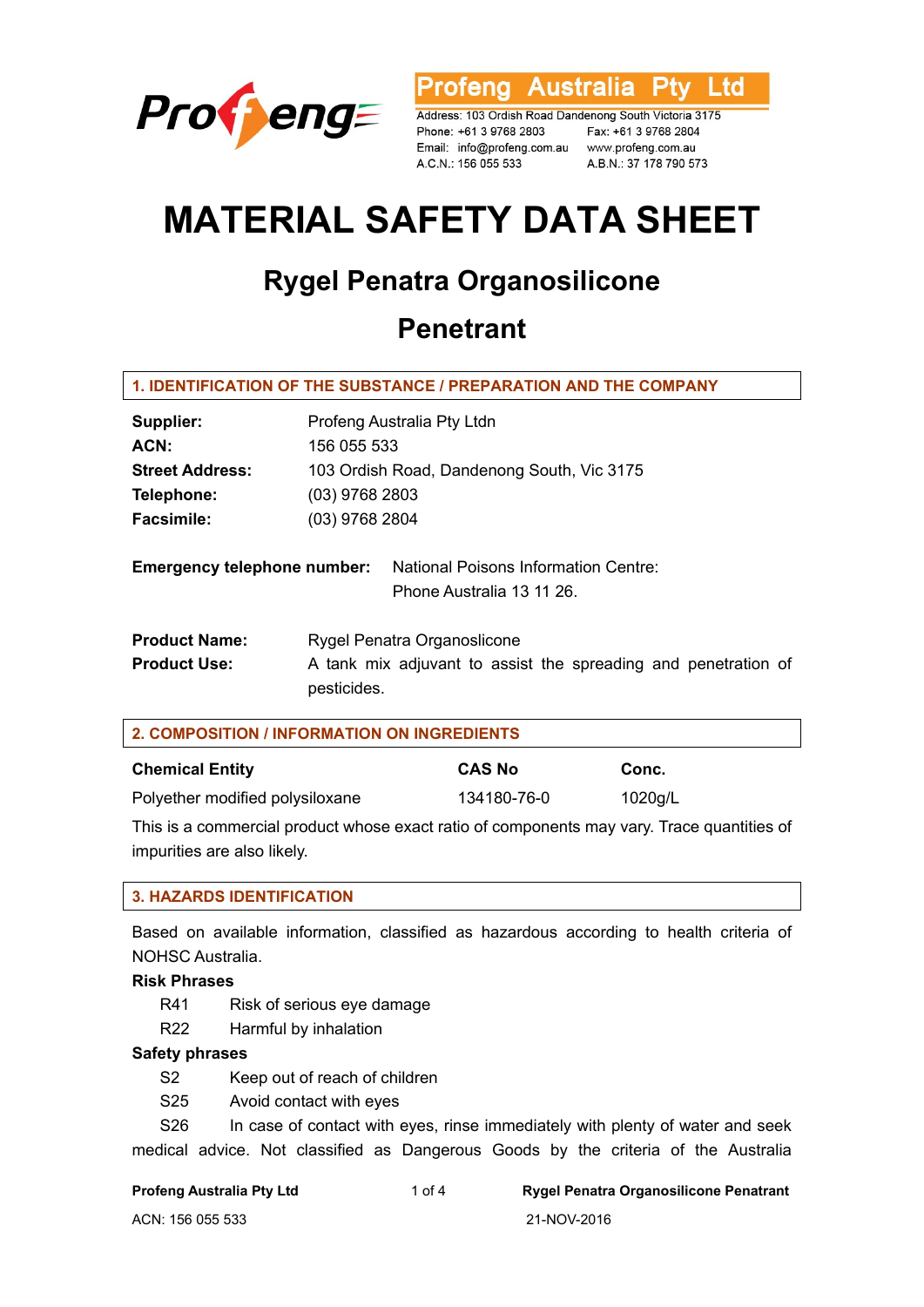

Address: 103 Ordish Road Dandenong South Victoria 3175 Phone: +61 3 9768 2803 Email: info@profeng.com.au A.C.N.: 156 055 533

**Australia** 

Fax: +61 3 9768 2804 www.profeng.com.au A.B.N.: 37 178 790 573

L td

Dangerous Goods Code (ADG Code) for transport by Road and Rail.

#### **4. FIRST AID MEASURES**

- **Ingestion:** Give plenty of water or milk to drink and do not induce vomiting. Seek medical assistance.
- **Eye contact:** Immediately irrigate with copious quantities of water for at least 15 minutes. Seek immediate medical assistance.
- **Skin contact:** Wash contaminated skin with plenty of water. Remove contaminated clothing and wash before reuse. If irritation persists seek medical advice.

**Inhalation:** Remove victim from exposure. Seek medical assistance if symptoms perisit. **Notes to physician:** Treat symptomatically.

#### **5. FIRE-FIGHTING MEASURES**

#### **Suitable extinguishing media**

Use water fog, dry chemical, foam, carbon dioxide, BFC.

#### **Hazards from combustion products**

Combustible liquid. Product of combustion may include carbon dioxide, carbon monoxide, smoke and fumes.

#### **Precautions for Firefighters and Special Protective Equipement**

Firefighters to wear self-contained breathing apparatus if risk of exposure to vapour or products of combustion.

# **6. ACCIDENTAL RELEASE MEASURES**

#### **Emergency Procedure**

Wash area down thoroughly with water or cover with absorbent (soil, sand, vermiculite). Collect and seal in properly labeled drums for disposal. Wash area down effected area with excess water. Spills are slippery. If contamination of sewers or waterways has occurred advise the local emergency services.

#### **7. HANDLING AND STORAGE**

Store in closed original container in a cool, dry place and out of direct sunlight. Store away from sources of heat or ignition.

#### **8. EXPOSURE CONTROLS/PERSONAL PROTECTION**

#### **National occupational exposure limits**

No value assigned for this specific material by the National Occupational Health and Safety Commission (NOHSC Australia).

**Engineering Controls:** Use good occupational work practice with good natural or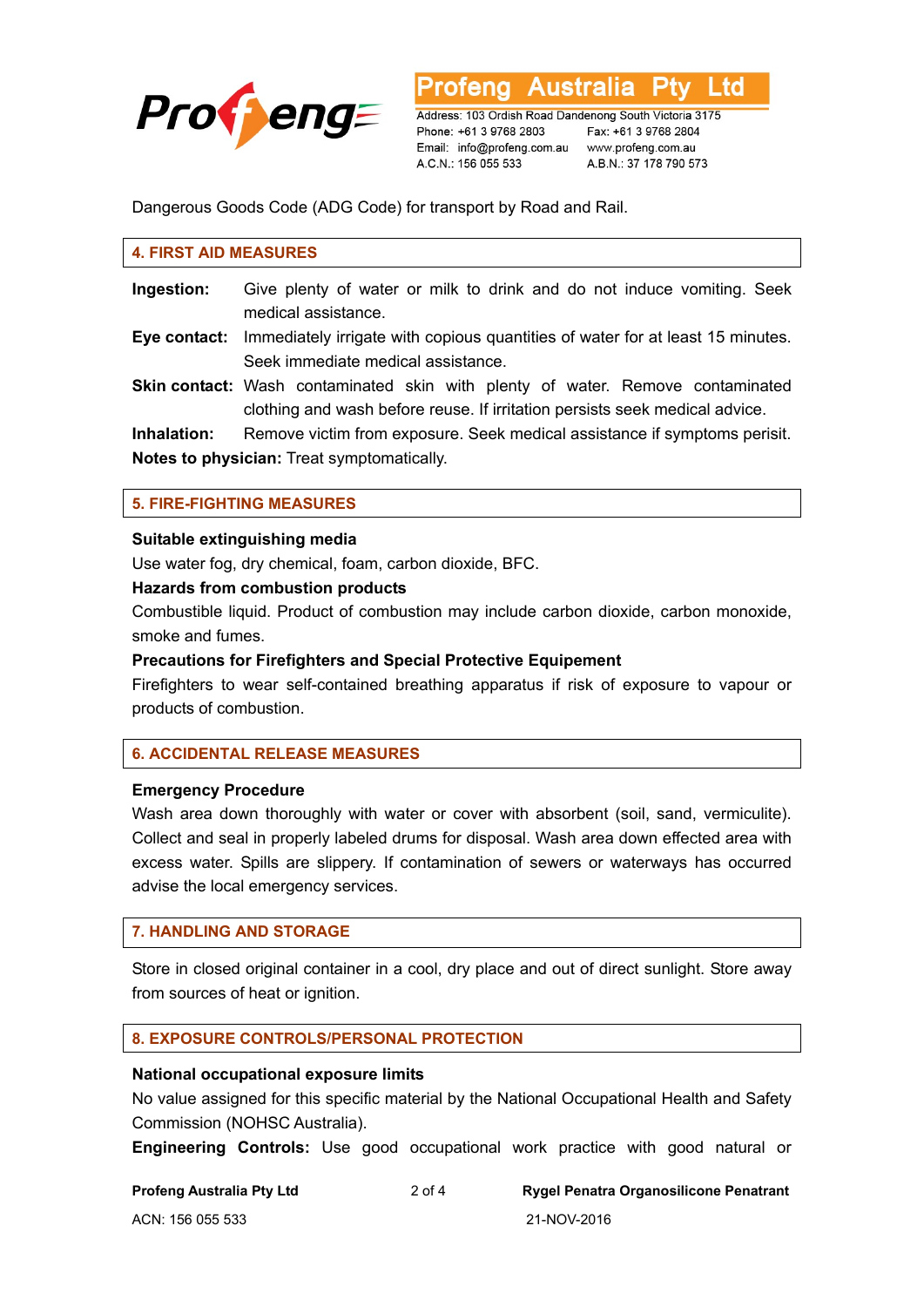

Ltd

Address: 103 Ordish Road Dandenong South Victoria 3175 Phone: +61 3 9768 2803 Email: info@profeng.com.au www.profeng.com.au A.C.N.: 156 055 533

Fax: +61 3 9768 2804 A.B.N.: 37 178 790 573

mechanically-aided ventilation.

Personal protection equipment: Wear overalls. Googles and impervous gloves (nitrile or neoprene rubber). Always wash hands before smoking, eating, drinking or using the toilet. Wash contaminated clothing and other protective equipment before storage or re-use.

# **9. PHYSICAL AND CHEMICAL PROPERTIES**

**Solubility:** soluble in water **Specific Gravity (15°C) Flash point:**  $>100^{\circ}$ C **pH (1% aq):** 6-8

**Form/Colour:** yellow liquid, polyether odour. **C)** 1.02 approx.

# **10. STABILITY AND REACTIVITY**

**Stability:** Avoid strong oxidizing agents.

# **11. TOXICOLOGICAL INFORMATION**

No adverse health effects expected if the product is handled in accordance with the Safety Data Sheet and the product label. Symptoms that may arise if the product is mishandled are:

# **Acute Effects:**

Ingestion: May be slightly toxic. Ingestion may cause nausea, vomiting and diarrhea. Eye contact: Causes severe irritation and swelling of the conjunctive and cornea burns. Skin contact: May lead to irritation and deflating on repeated or prolonged exposure. Inhalation: May be slightly toxic. May produce respiratory irritation. Long Term Effects: No information available for products.

# **Acute toxicology:**

No  $LD_{50}$  data available for product. Based on knowledge of related constituents:

Acute oral  $LD_{50}$  (rat) 3,200 mg/kg; Acute Dermal  $LD_{50}$  (rat) 1,500 mg/kg Acute inhalation  $LD_{50}$  (rat, 4h) 1.08mg/L

# **12. ECOLOGICAL INFORMATION**

Aquatic toxicology  $LC_{50}$  (rainbow trout): 2.1mg/L.

Generally regarded as hard when tested for biodegradability. Do not contaminate streams, rivers or waterways with the chemical used container.

# **13. DISPOSAL CONSIDERATIONS**

Triple or, preferably, pressure rinse containers before disposal. If recycling, replace cap and return containers to recycler or designed collection point. If not recycling, break, crush, puncture and bury empty containers in local authority landfill. IF not available bury the

ACN: 156 055 533 21-NOV-2016